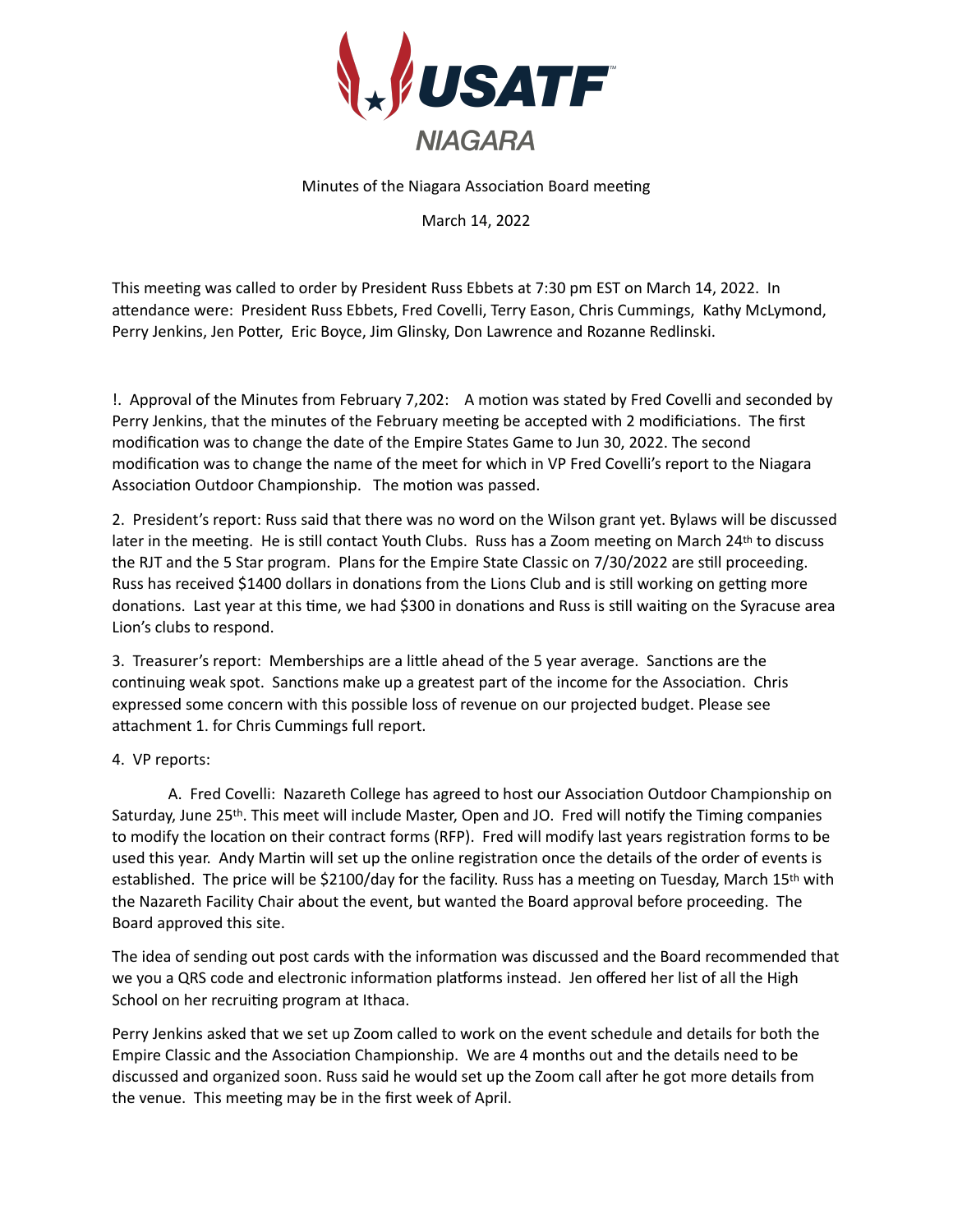Eric Boyce stated that the order of events and the registration should be available before the end of April. These were the most important details and the rest can be worked out later.

B. Terry Eason: Terry has had no response from Utica about a Throws Pentathlon. He asked Russ to explore the possibility of having Nazareth host this meet during Russ' meeting tomorrow. Jen Potter offered to help with connections. Rozanne questions having a Throws Pentathlon and the Association Outdoor Championships. Russ wants to offer both opportunities for the membership. Chris Cummings was concerned about conflicts with other meets (Worlds, USATF meets) that might draw athletes and officials away from our meets. The target date is July 15<sup>th</sup>. Russ says it will be determined by the Venue's availability.

5. LDR: "Since the last board call LDR has had 2 USATF Niagara Association open and master championships which were the 4 Mile And 5 Mile Championships which were held March 5  $\omega$ Tip Hill and March 12 @ ROTG (Runnin' on the Green)."—Eric Boyce

6. Membership report by Jim Glinsky:

.

 Youth 201 Open 185 Master 275 Total 711 This is up 41% over 2021

Clubs membership is 33-- which is up 3 over February.

7. High Performance: Don Lawrence said that he is averaging 15 participants for each clinic. Several persons have contacted Rozanne and Don for links for the clinics to view afterwards. Jen Potter uses them in her college courses. Russ Ebbets presented in March and Vick Mitchell (UB Cross Country Coach) will present in April. Coaches are hoping for some things for their HS athletes to do during the summer. Don thinks this will be a great opportunity for USATF to help keep kids involved.

8. Youth: Izeal Bullock was not in attendance

9. Officials: Kathy McLymond had nothing new to report.

10. Calendar: Perry Jenkins will be contacting Eric Boyce and Rozanne Redlinski about making sure that all the meets are posted on the USATF calendar. He also wants to place the local meets on the calendar. Fred will check with Mike Bordonaro about the schedule.

Old Business:

Old Business:

A. Marketing kits: Rozanne said that she submitted the Marketing request to the National Office. She was budgeted \$1000.00 (\$500 from the National office and \$500 from the Niagara Association) and spend exactly that amount. She provided a list of the items that she purchased. The items will be delivered to Don Lawrence and he offered to take charge of storing and distributing the items.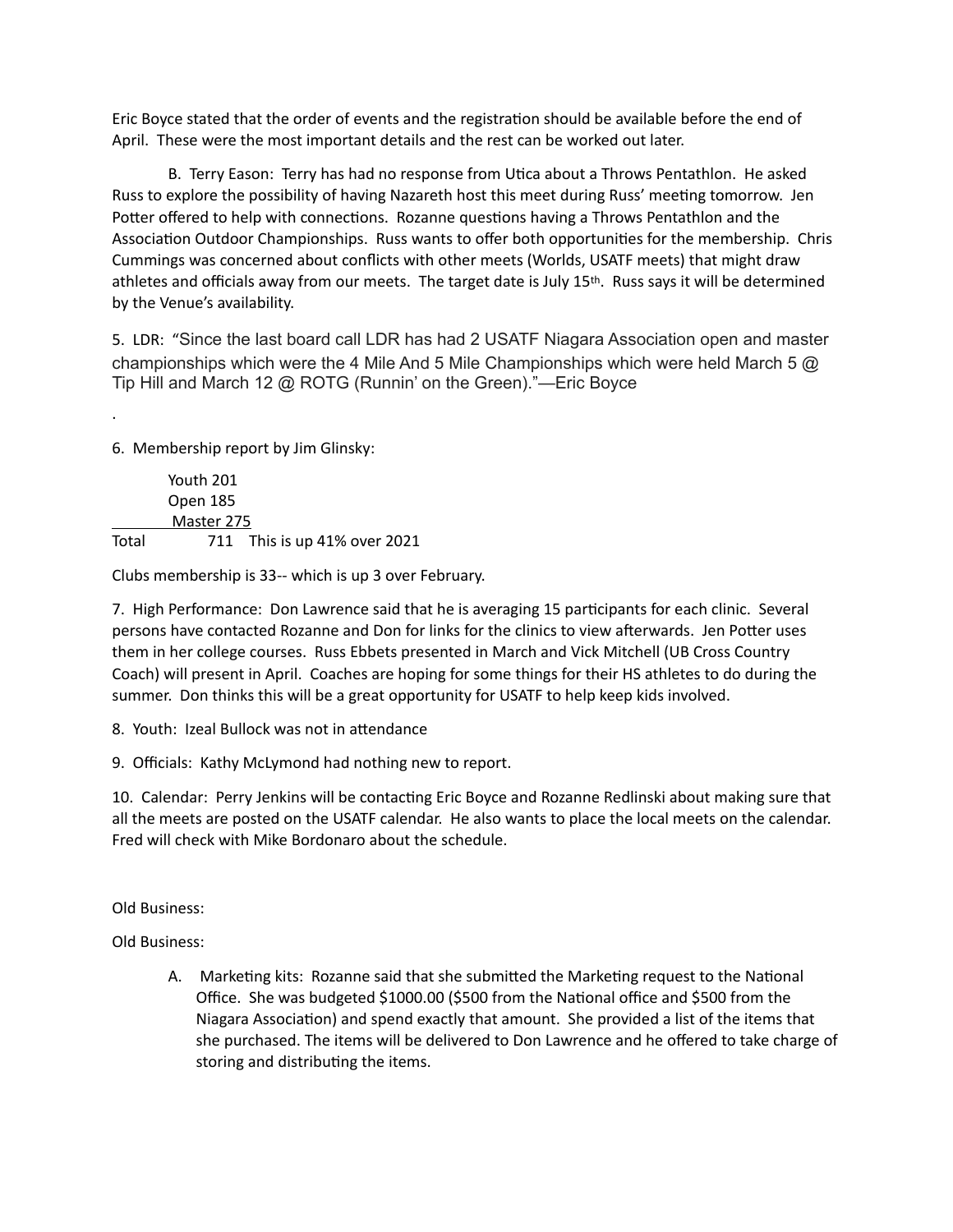B. Bylaws: Rozanne had provided the Board with a copy of the updated bylaws. She asked the member of the Board to send her any concerns that should be discussed before she sends this to Scott Irwin. Terry Eason was this only one who expressed any concerns. Rozanne will contact Terry and discuss these items before she submits these Bylaws to Scott.

After Scott Irwin looks at the Bylaws, Rozanne will present them back to the Board. They must then go before the entire Association membership for approval.

Jen Potter made a motion to adjourn the meeting at 8:05pm. This was seconded by Don Lawrence and approve by the rest of the Board.

Submitted by, Rozanne Redlinski Secretary Niagara Association USATF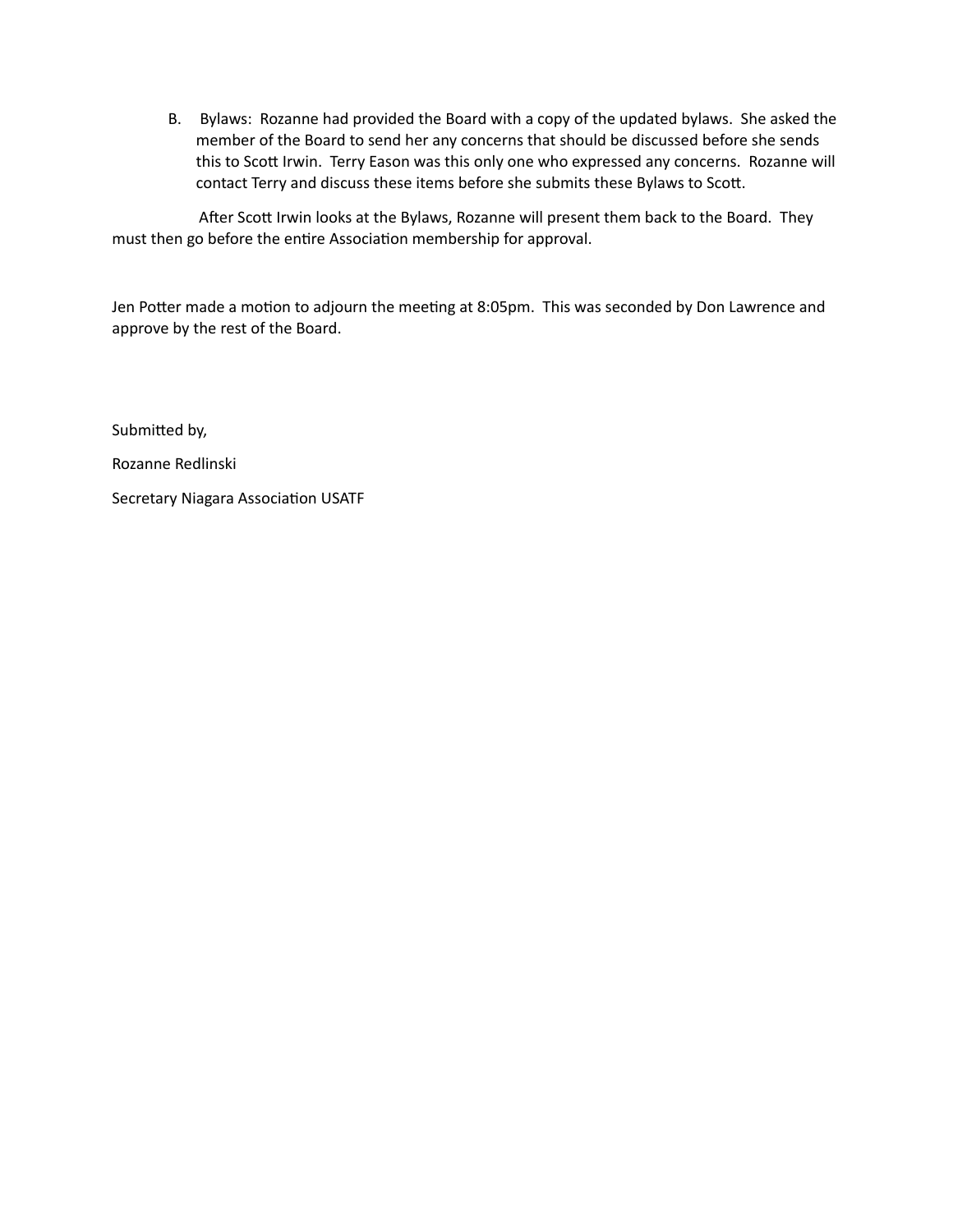# Attachment 1: Treasurer's report

USATF Niagara Treasurer's Report by Chris Cummings

## 3/14/2022 Board Call

# *I. Summary:*

The chart below shows individual and club membership, as well as sanction revenues for 2022 and the last five years. Memberships are off to strong start (\$4,429 versus a 2017-2021 average of \$3,367), but sanctions continue to lag  $(54,402$  versus a 2017-2021 average of  $$5,525$ ). In pre-COVID years, we typically would receive approximately 40% of our full year sanctions revenue in the first three months of the year. This is worth watching closely the next few months as it may indicate that we are lagging behind our revenue projections for 2022.



## *II. As of 3/8/2022, our financial assets include:*

| Checking            | \$19,509 (includes \$1,350 from Lions Contributions for JO) |
|---------------------|-------------------------------------------------------------|
| Savings             | \$25,008                                                    |
| Subtotal            | \$44,517                                                    |
| Less: HOF Prize \$  | $-5500$                                                     |
| Less:: ESC Funds    | $-52,649$                                                   |
| <b>Total Assets</b> | \$41,368                                                    |

**III. As the year unfolds and we have more revenues and expenses I will add the P&L and**  tracking versus budget, but there was minimal activity in January.